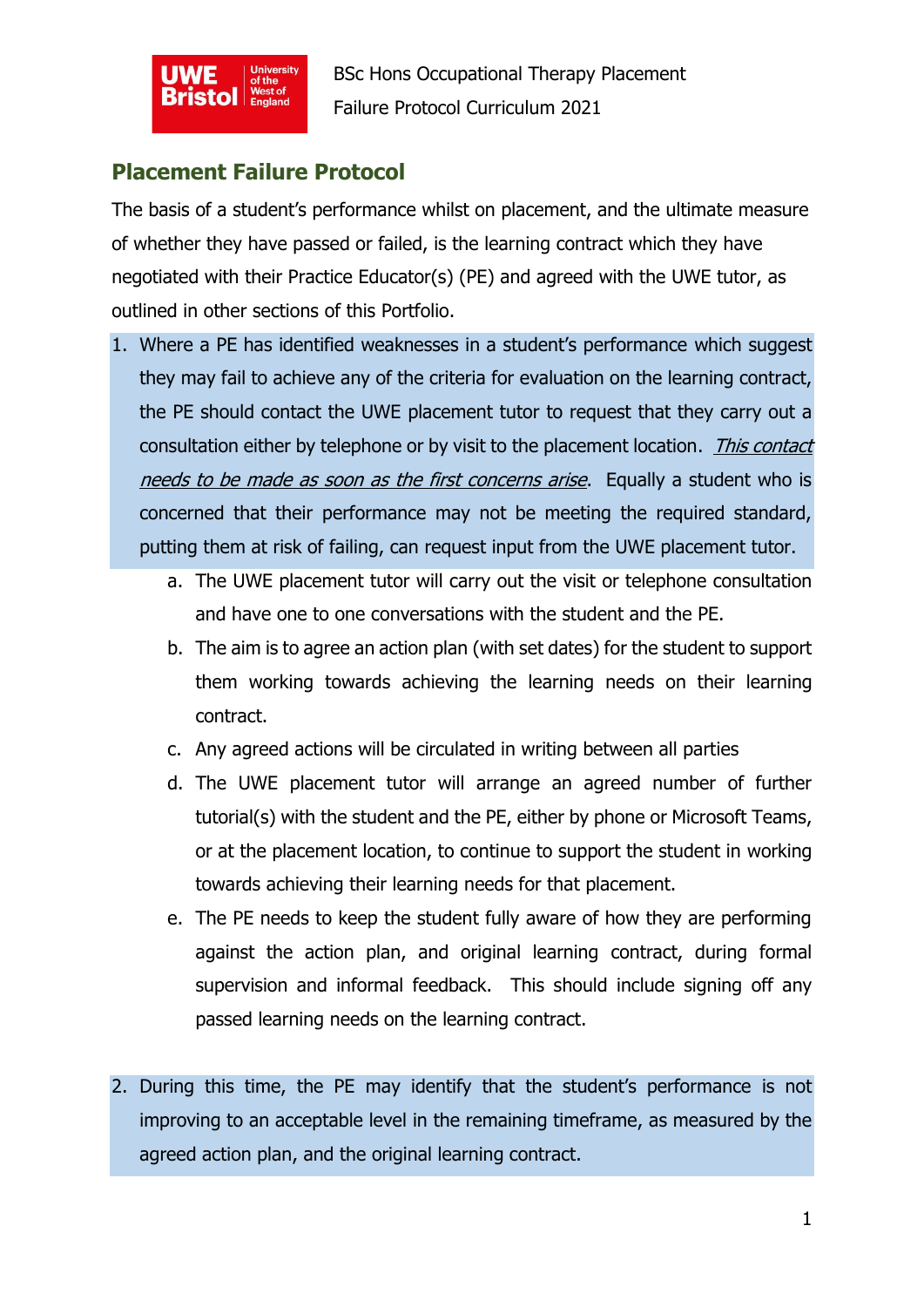

- a. The PE must contact the UWE placement tutor **before** the final week of the placement if their overall decision is that the student will fail the placement.
- b. The PE should keep notes of their concerns, with examples, as supporting evidence for their final decision
- c. The reasons for the expected failure of the student can then be fully discussed (alternative contacts at UWE should be provided in the event that the first UWE placement tutor is not available).
- d. A 3-way tutorial (either by phone/Microsoft Teams, or at the placement location) can then be arranged to formally discuss the failure with the student if necessary, especially where the PE has concerns regarding the student's full grasp of the situation.
- 3. Whilst the PE should keep the student fully aware of how they are performing, the PE **should not** formally, unilaterally advise the student that they have failed until the discussion and process described above has been implemented and the reasons for the failure clearly outlined to a UWE staff member.
- 4. Where the student has failed criteria for evaluation on the learning contract, and thus failed the placement, this should be communicated to them sensitively by the Practice Educator on an agreed day towards the end of the placement following consultation with the UWE placement tutor.
	- a. The student must be offered support and time for reflection by the Practice Educator following this supervision, and advised to contact their UWE placement tutor as soon as possible if they are not present during this notification.
	- b. The student should be advised of UWE's protocols regarding the possibility of them having the opportunity to re-take that placement during this meeting with their UWE placement tutor, and also what they still need to do in respect of any other assignment attached to that placement module.
- 5. On return to university, the student will meet with the Programme Leader and either their personal tutor and/or UWE placement tutor.